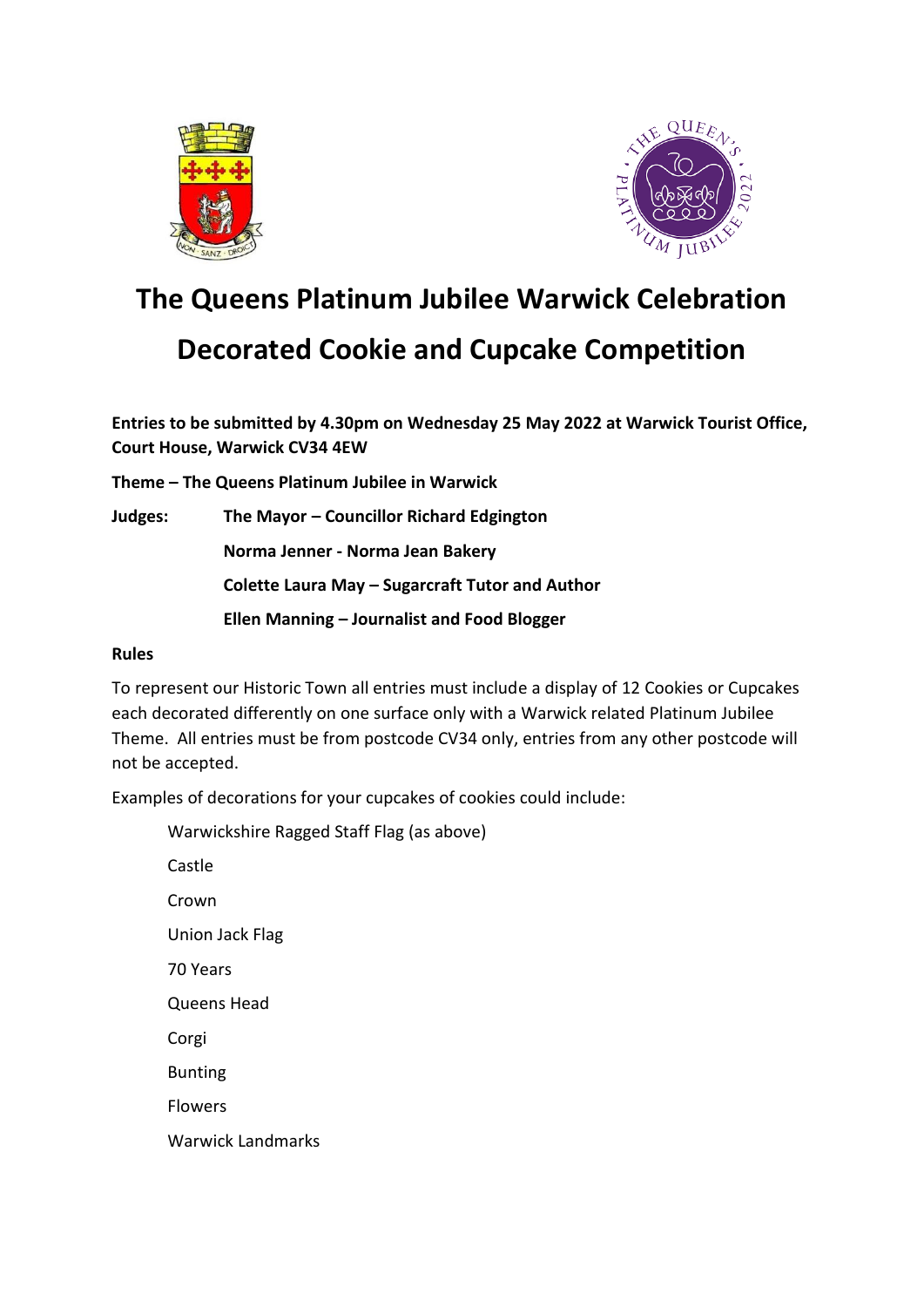### **DECORATED COOKIES**

Twelve different, individual cookies with a unifying theme of The Queens Platinum Jubilee in Warwick

#### **RULES**

1. A maximum of 12 decorated cookies.

2. Each individual cookie must have a different design but must fit within the above theme.

3. Each cookie can be any size to fit within the display area.

4. Cookies should be ideally 1 /4" (4-6mm) and no more than 0.4" (1cm) thick not including the decoration.

5. If your medium is royal icing, the decoration must not protrude more than 15mm from the surface of the cookie.

6. The cookies must be individual pieces and not attached to another cookie. The cookie must have a design decorated on one surface only, like a picture or a plaque.

7. Cookies and the decoration on the cookie must be completely edible.

8. Cookies can be painted, have piped designs or relief images or use sculptural surface elements, as long as all decorations are 100% edible.

9. The entire exhibit must not exceed 12" x 12" (30cm x 30cm) square

10. Non-edible stands are permitted to display the cookies but must fit within your area.

11. Non edible ribbon is permitted to edge the stand or base board and to hang the cookies from a stand.

12. You must use a baseboard/plate or suitable stand to display your exhibit. If a baseboard is used you must completely cover the baseboard (the board must measure between 12.5mm thick and maximum of 3.81cms) in an edible medium including covering the edges of the baseboard with an edible medium or cover the edges with non-edible ribbon.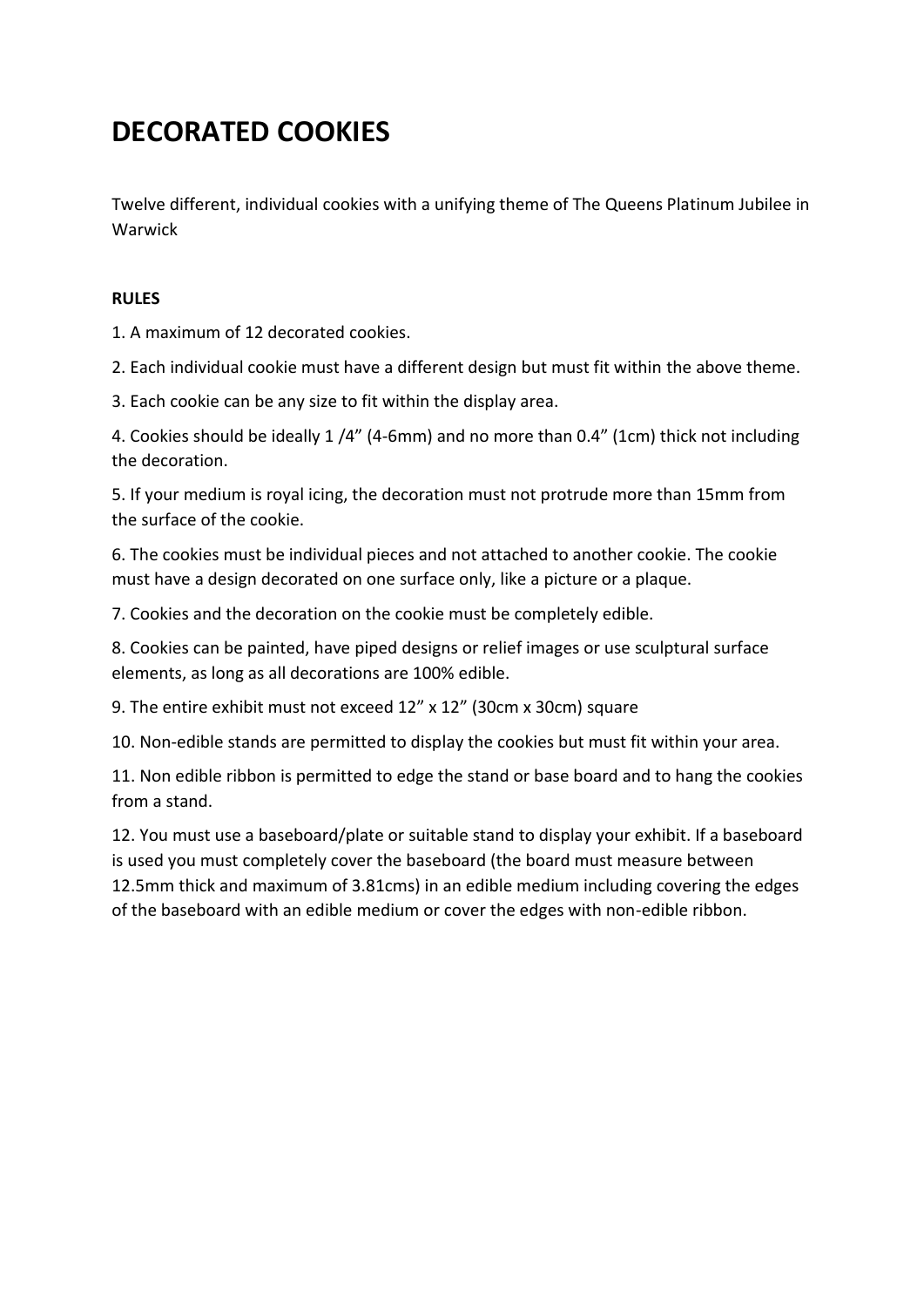### **DECORATED CUPCAKES**

Twelve different, individual cupcakes with a unifying theme of The Queens Platinum Jubilee in Warwick

#### **RULES**

1. A maximum of 12 decorated cupcakes.

2. Cupcakes' are small cakes baked in standard paper or foil cupcake cases, to serve one person. They are usually baked in cupcake or muffin tins/pans and are approximately 2" (5cms) base, 2.5" (7cms) top and about 1.5" (3.5 - 4cms approximately) height without decoration (guide only). You should aim for something as close to this as possible.

3. Any decorative topper must be less than the diameter of the cupcake and no more than 1.5 times its height.

4. The display must have a Platinum Jubilee theme and each individual cupcake must be different (nonidentical).

- 5. All decoration on the cupcakes must be 100% edible containing no wires or supports
- 6. You must use 100% edible cupcakes using cake
- 7. You must use a baseboard/plate or suitable stand to display your exhibit.
- 8. Cupcake wraps are permitted.
- 9.. Non-edible ribbon is permitted on the base board plate or stand only.
- 10. The entire exhibit must not exceed 12" x 12" (30cm x 30cm)